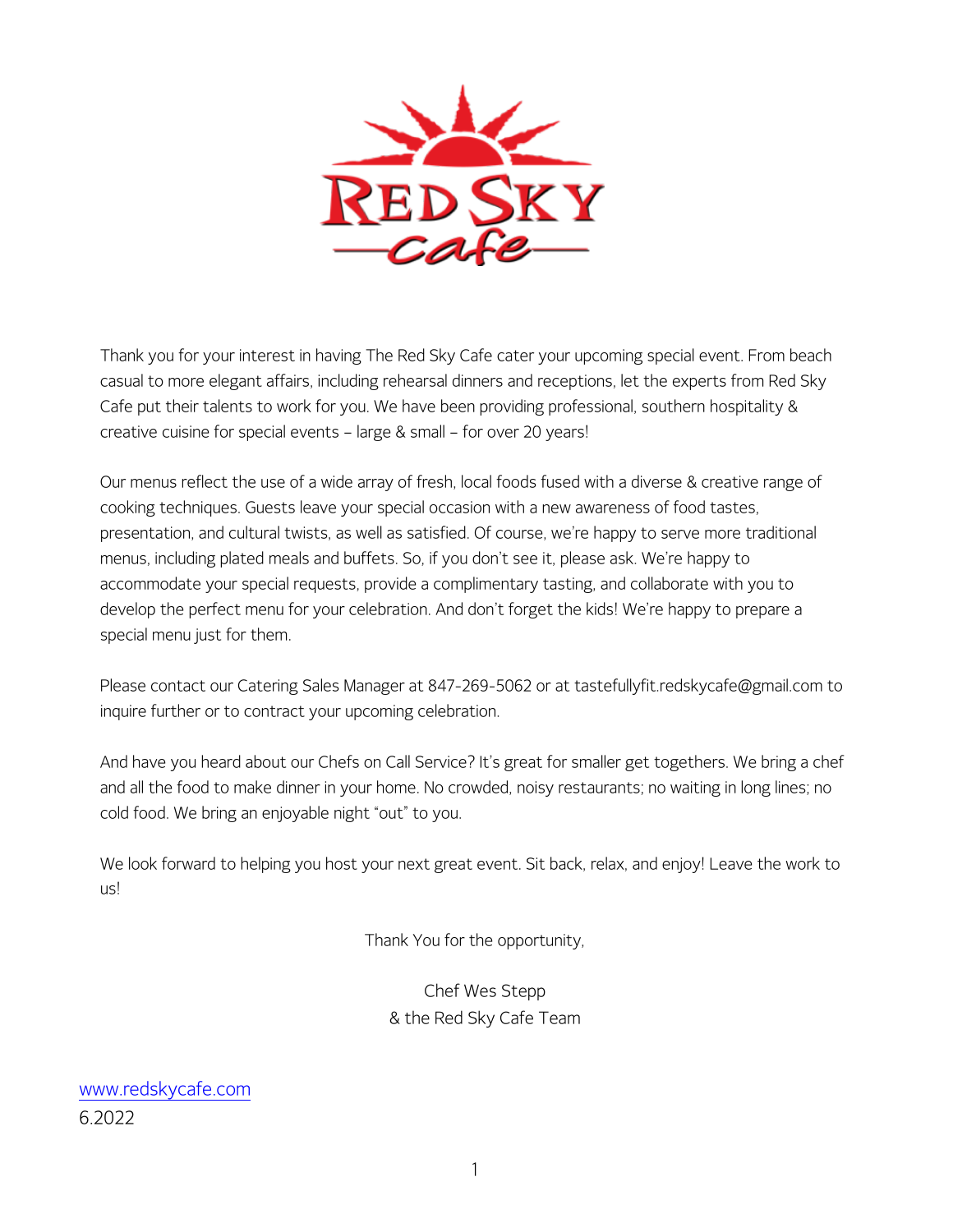# Menu Items (Large Parties & Receptions)

Prices listed indicate food costs only (++ Indicates possible upcharges) Labor & any other associated charges are based on your menu, location, guest count, etc.

### The Virginia Dare

2 Appetizers 3 Total Sides and 2 Entrées Starting at \$45 per person

### The Pamlico

3 Appetizers 3 Total Sides and 3 Entrées Starting at \$55 per person

### The Croatan

4 Appetizers 4 Total Sides and 4 Entrées Starting at \$65 per person

# To Start

Petite Carolina Crab Cakes Jumbo Lump Crab Meat | Sriracha Aioli

Southwestern Shrimp Sweet 'n Smokey Seasoning

Bacon Wrapped Scallops Wanchese Sea Scallops | Apple Wood Smoked Bacon | Mango BBQ Sauce

Mini Beef Wellingtons Puff Pastry | Mushrooms | Creamy Horseradish Sauce

Spring Rolls Vegetarian | Sweet Thai Chili Sauce

Tuna Poke++ Local Yellowfin Tuna | Diced Avocado | Wonton Crisps | Poke Sauce

Raw Bar++ Peel & Eat Fresh NC Steamed Shrimp with Cocktail Sauce Oysters Raw | Fresh | Hot & Cocktail Sauce

Sweet Potato Biscuit Fig Jam | Goat Cheese Asiago Artichoke Dip Classic Southern Style Dip | Dippers

Mushroom Wellingtons Wild Mushroom Blend in Puff Pastry

Baked Brie Board Fig Jam | Dried Fruit | Crackers

Caprese Bruschetta Fresh Mozzarella | Tomatoes | Balsamic Glaze

Seared Rare Tuna Display++ Pickled Ginger | Asian Lacquer | Wasabi Crema | Seaweed Salad

Salmon Lox Display Caper Crème Fraiche | Red Onions

Armada of Fresh Fruit Seasonal Fruit Display

 3 Cheese | Local Crab | Sweet Red Peppers | Southern Style Crab Dip House Dippers

 $\overline{a}$  White Chicken | White Alabama Barbeque Sauce Barbeque Chicken Bites

Pork Bites Slow Roasted Pork with Sriracha

 $\overline{\phantom{0}}$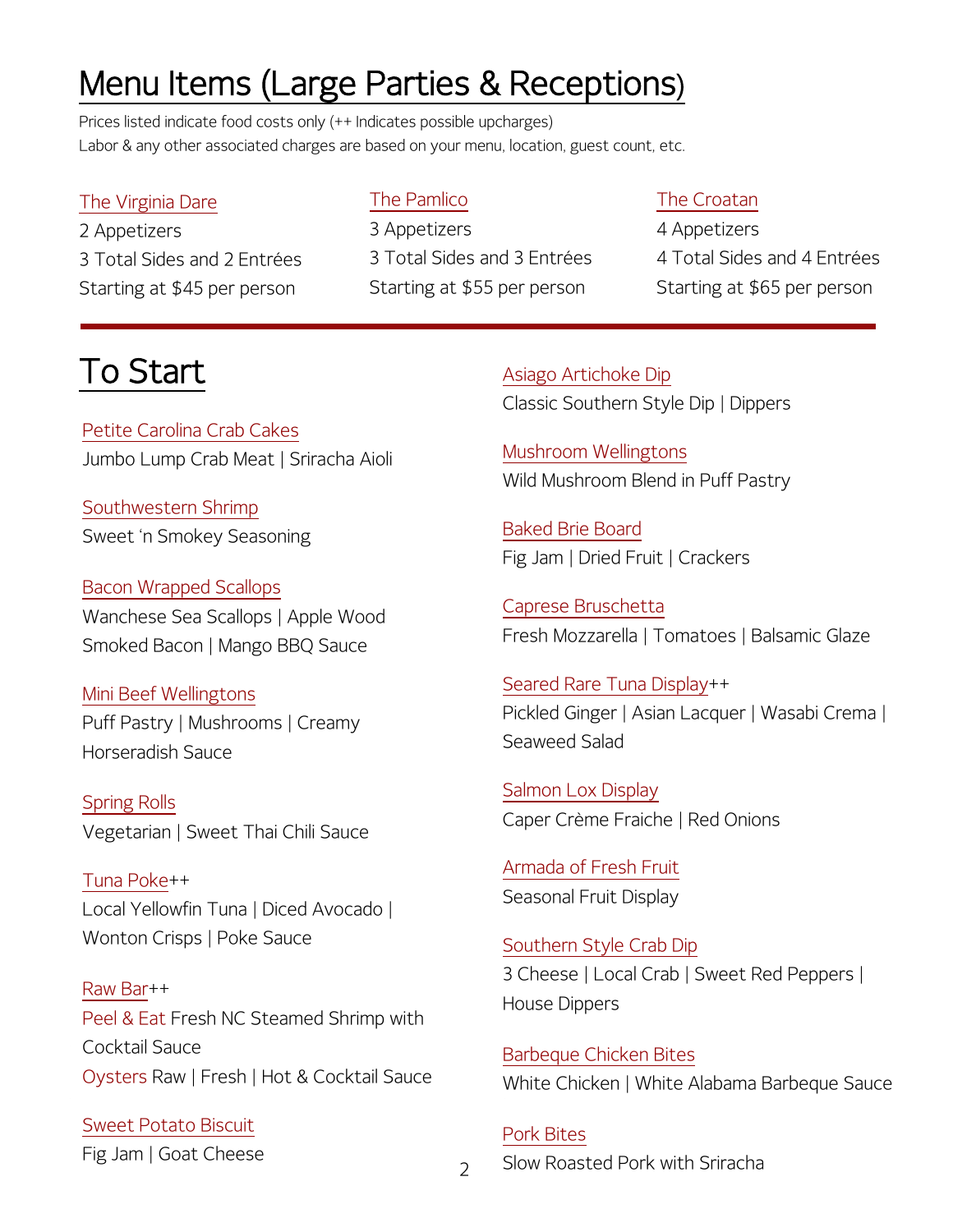# Salad & Side Selections

Salads can also be customized to your event based on the season & your preferences!

Summer Breeze Salad

Fresh Mozzarella |Tomato Steaks or Strawberries | Basil | Field Greens | Balsamic Reduction (Seasonal)

Garden Ginger Snap Mixed Field Greens | Carrots | Cucumbers | Creamy Ginger Dressing

Red Sky Chop Romaine | Tomatoes | Beans | Chickpeas | Olives | Cheddar Cheese | Chives | Balsamic Dressing

Classic Caesar Romaine | Shredded Parmesan |Croutons

Baby Beet Salad Twisted Greens | Clementines | Goat Cheese | Pistachios | Creamy Avocado Dressing

# **Starches**

Gourmet Mac 'n Cheese 3 Cheese Pasta | Silky Cream

Lemon Herb Couscous

Redneck Risotto Creamy Grits | Asiago Cheese

Country Style Smashed Potatoes Red Potatoes | or Sweet Potatoes | Brown Sugar Butter

Roasted Red Potatoes Herb Seasoning | Garlic Sea Salt | Caramelized Onions

Parmesan & Spinach Risotto

Truffle Fingerling Potatoes

Tastefully Fit Hash Butternut Squash | Greens | Onions | Honey | Beets



Stir Fried Green Beans Pork Belly | Red Chili Flakes

Soy Stung Asparagus Caramelized Onions | Red Peppers

Balsamic & Garlic Stung Veggies Zucchini | Sweet Red Peppers | Squash | Red Onions | Mushrooms | Feta Cheese

> Roasted Cauliflower Curry Stung Roasted Brussel Sprouts Chipotle Lime Honey Cole Slaw Asian or Southern

English Cucumber Salad Chopped Tomatoes | Julienned Onions | Apple Cider Vinegar | Feta Cheese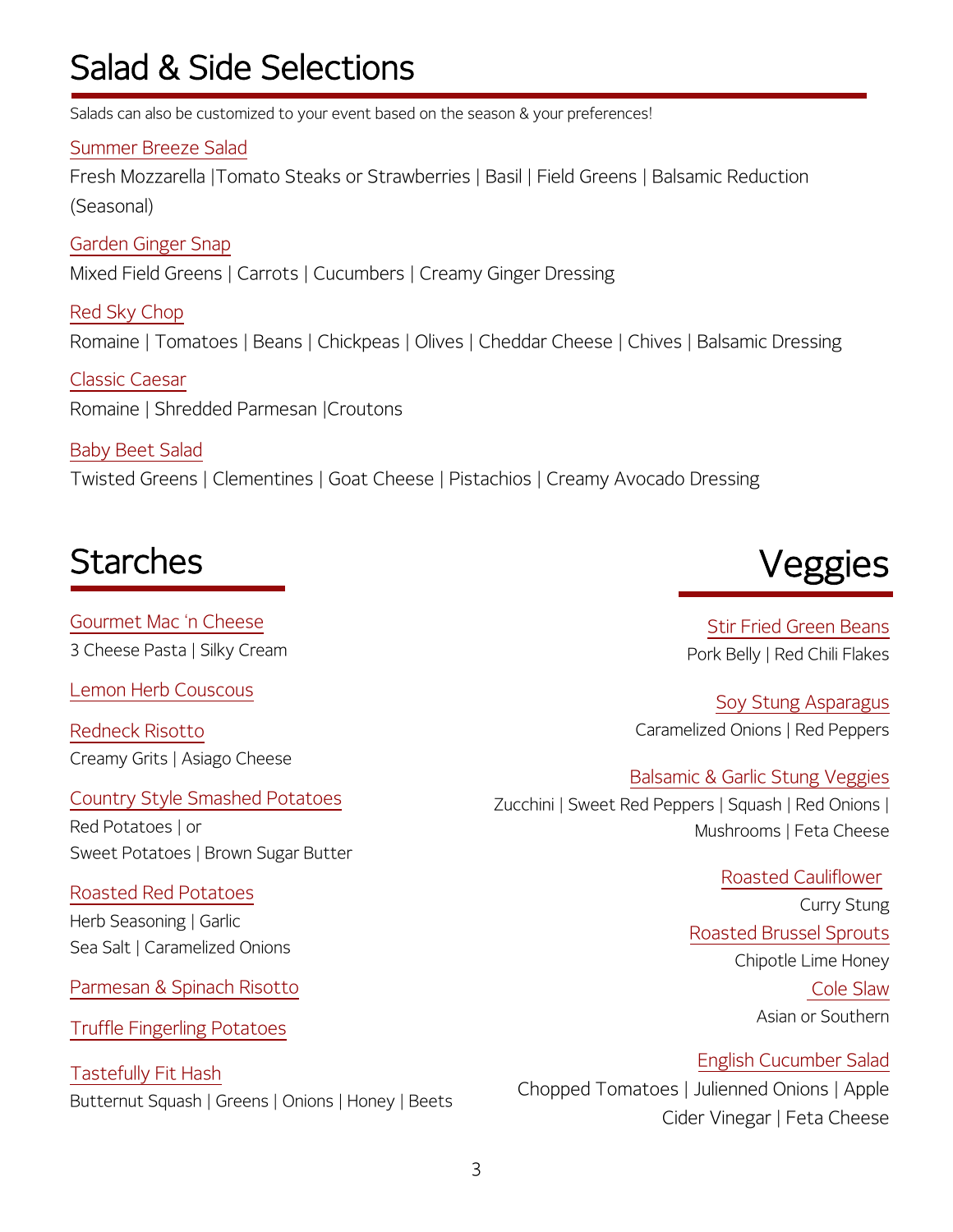# Entrée Selections

Chef Wes's Shrimp n' Grits NC Shrimp | Redneck Risotto | Cajun Cream Sauce | Pico de Gallo

NC Jumbo Lump & Back Fin Crab Cakes ++ Black Bean & Corn Salsa

Fresh Seasonal Fish or Salmon Fruit Salsa

Pan Seared Scallops++ Bacon Onion Jam

Lobster Tail or Crab Legs++ Market Price

# Pasta

 Add Chicken or ShrimpPasta Alfredo or Marinara

# Ocean Infused Coean Impaired

Chicken Prosciutto Boneless Chicken Breast | Mozzarella | Pesto Cream

> Free Range White Meat Chicken Rosemary & Garlic Encrusted or Southern Style BBQ

Lamb Lollipops++ Rosemary Dijon Marinade or Rosemary, Red Wine Demi-Glace

Tastefully Fit Bowl Butternut Squash | Greens | Onions | Honey | Beets

Vegan – Coconut Curry Bowl Red Curry & Coconut Broth | Butternut Squash | Sweet Onions | Brussel Sprouts | Carrots | Jasmine Rice

# Beef Options

### $\frac{1}{2}$ Your Preferred Cut

Ξ Prime Rib  $\overline{a}$ Bistro Sirloin Steak Beef Tenderloin++

### Sides

Chimmi Churri Herb Demi-Glace Blue Cheese Horseradish Cream Sauce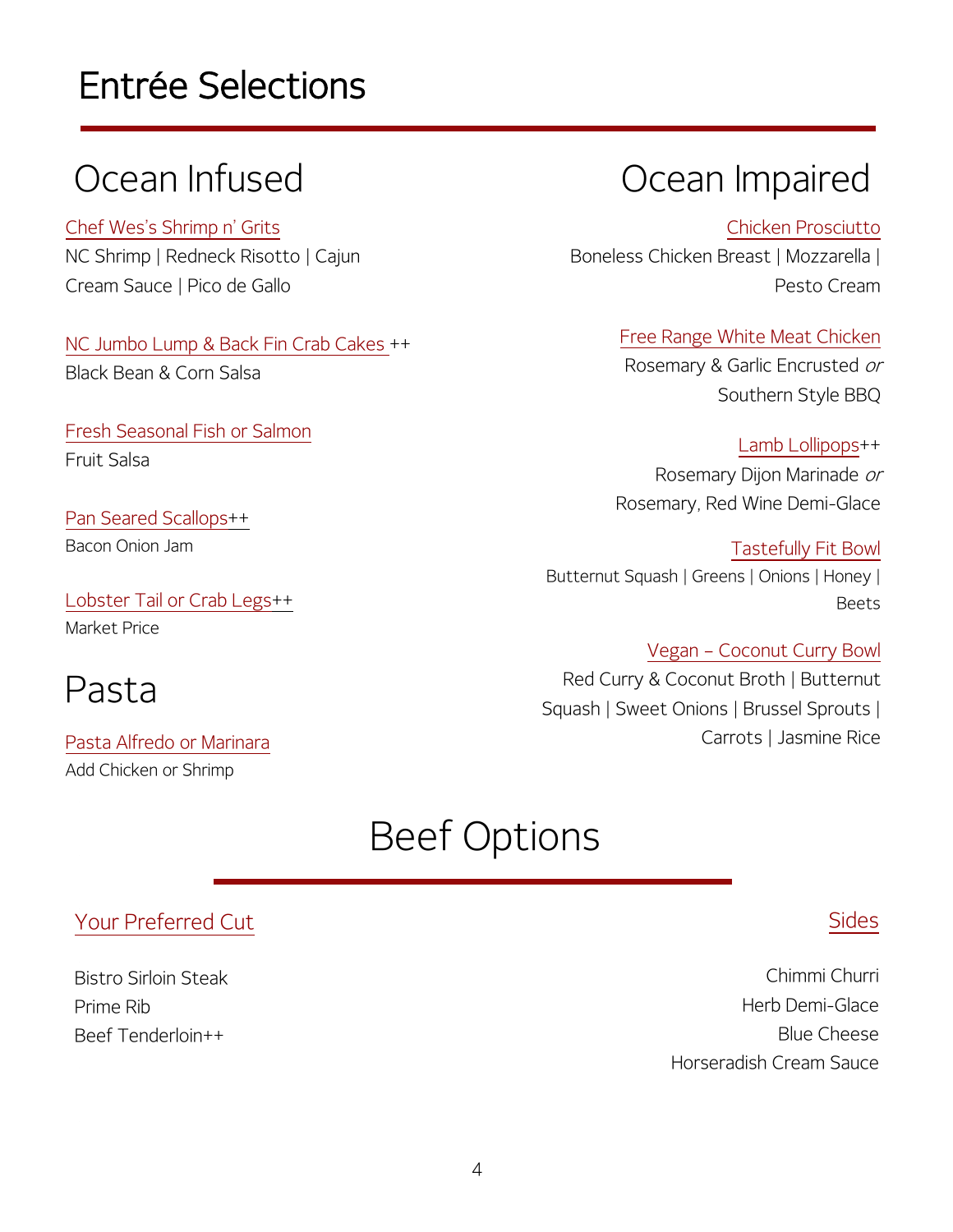# Hand Helds, Late Night Snacks, and Stations

### Build Your Own Mini-Sliders

Crab Cake or Roasted Pork BBQ or Cheeseburger (Pick Two) Served on Slider Rolls with Lettuce, Tomato, Aioli, Mayonnaise, & Ketchup

### Build Your Own Soft Taco Bar

Choice of Chicken, Steak, or Shrimp (Pick Two) Corn Tortillas | Pico de Gallo | House Made Guacamole | Cheese | Lettuce | Rice & Beans

### Roasted Mashed Potato Bar

Assorted Toppings of Blue Cheese | Sour Cream | Chives | Cheese | Bacon Bits

Gourmet Mac & Cheese Bar Bacon | Sausage | Chives | Pico de Gallo

# Rehearsal and Welcome Dinners –

Welcome your guests to North Carolina by giving them a true taste of Southern Food & Hospitality at your place or ours! Select any of the menu items already listed to create your own pre-reception dinner! If you prefer to hold your dinner at our place, we will work with you to create a special menu perfect for your budget and culinary choices!

# Outer Banks Steamer Pot

Traditional Northeastern Fare with a Carolina Twist! Starting at \$45 per Person (Pricing may vary depending on guest count)

Artichoke Asiago Dip & Dippers Southern Cole Slaw Classic Caesar Salad Corn on the Cob North Carolina Peel 'n Eat Shrimp Andouille Sausage Southern Barbeque Chicken Roasted Red Potatoes & Sweet Onions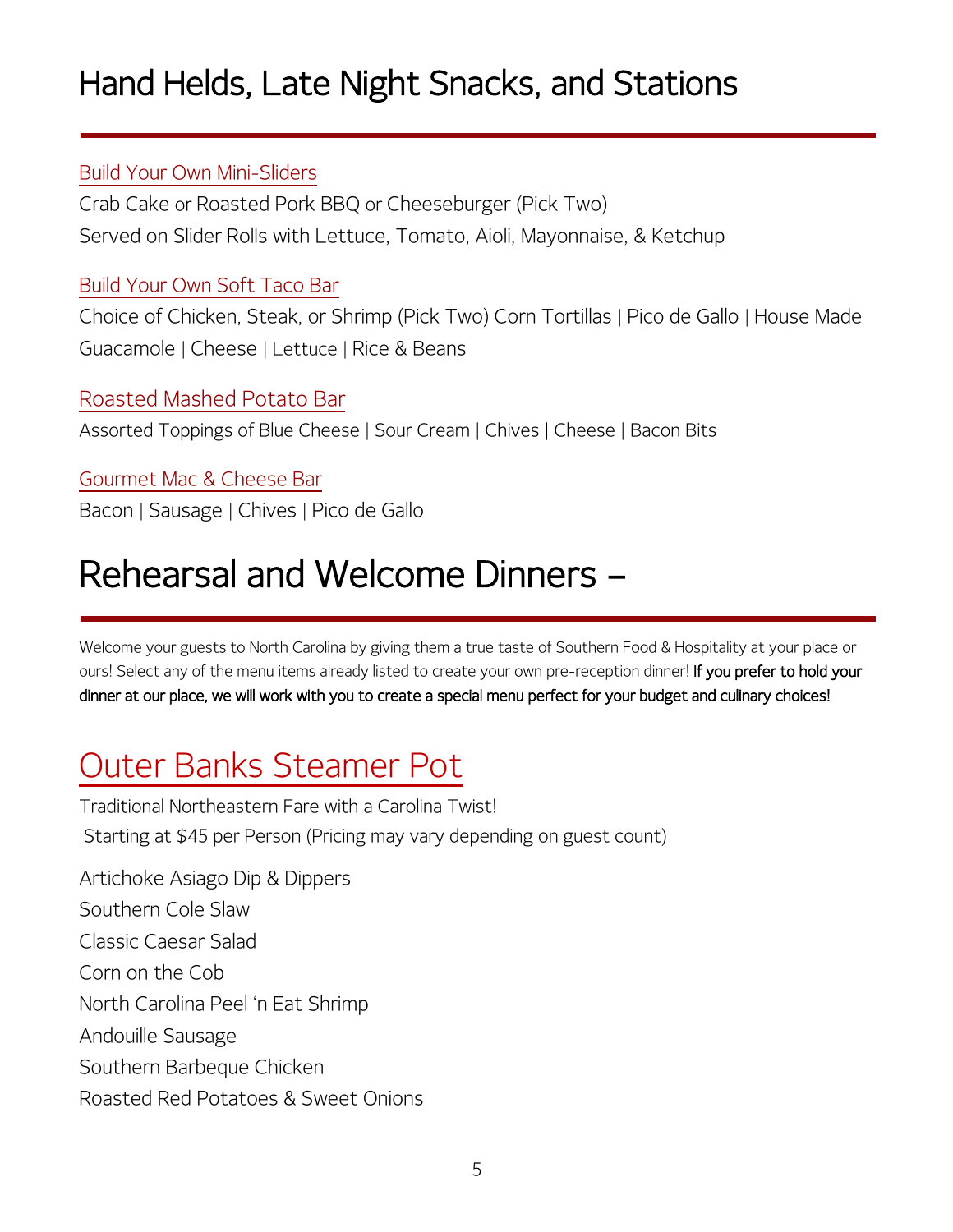# Bar Packages

Prices based on up to 5 hours of Service - Bartender Labor Priced Separately - Client is Responsible for all Glassware

# Bar Set-Up\*

Ice, Bar Fruit, Juices, Mixers, Sodas, Beverage Napkins, Bar Tables & Linens \$8.00 per person \*Client Provides All Alcohol & Specialty Ingredients for Cocktails

# Beer & Wine

Selection of 2 Craft Beers & 2 Domestic or Import Beers Selection of 3 House Wines

Bar Set Up House Wine Selection: Chardonnay, Pinot Grigio, Sauvignon Blanc, Rose, Cabernet, Zinfandel, Red Blend, Cava Brut, Prosecco, or Pinot Noir \$30 per person

### House Liquor

Selection of 2 Craft Beers & 2 Domestic or Import Beers & Selection of 3 House Wines Absolut, Beefeater, Bacardi, Sauza Silver, Jim Beam Bar Set Up \$40 per person

### Premium Liquor

Selection of 2 Craft Beers & 2 Domestic or Import Beers & Selection of 3 House Wines Titos, Bombay Sapphire, Ron Abuelo, Hornitos Reposado, Makers Mark Bar Set Up \$45 per person

## Top Shelf Liquor

Selection of 2 Craft Beers & 2 Domestic or Import Beers & Selection of 3 House Wines Grey Goose, Hendricks, Mt. Gay Eclipse, Patrón Silver, Woodford Reserve Bar Set Up \$50 per person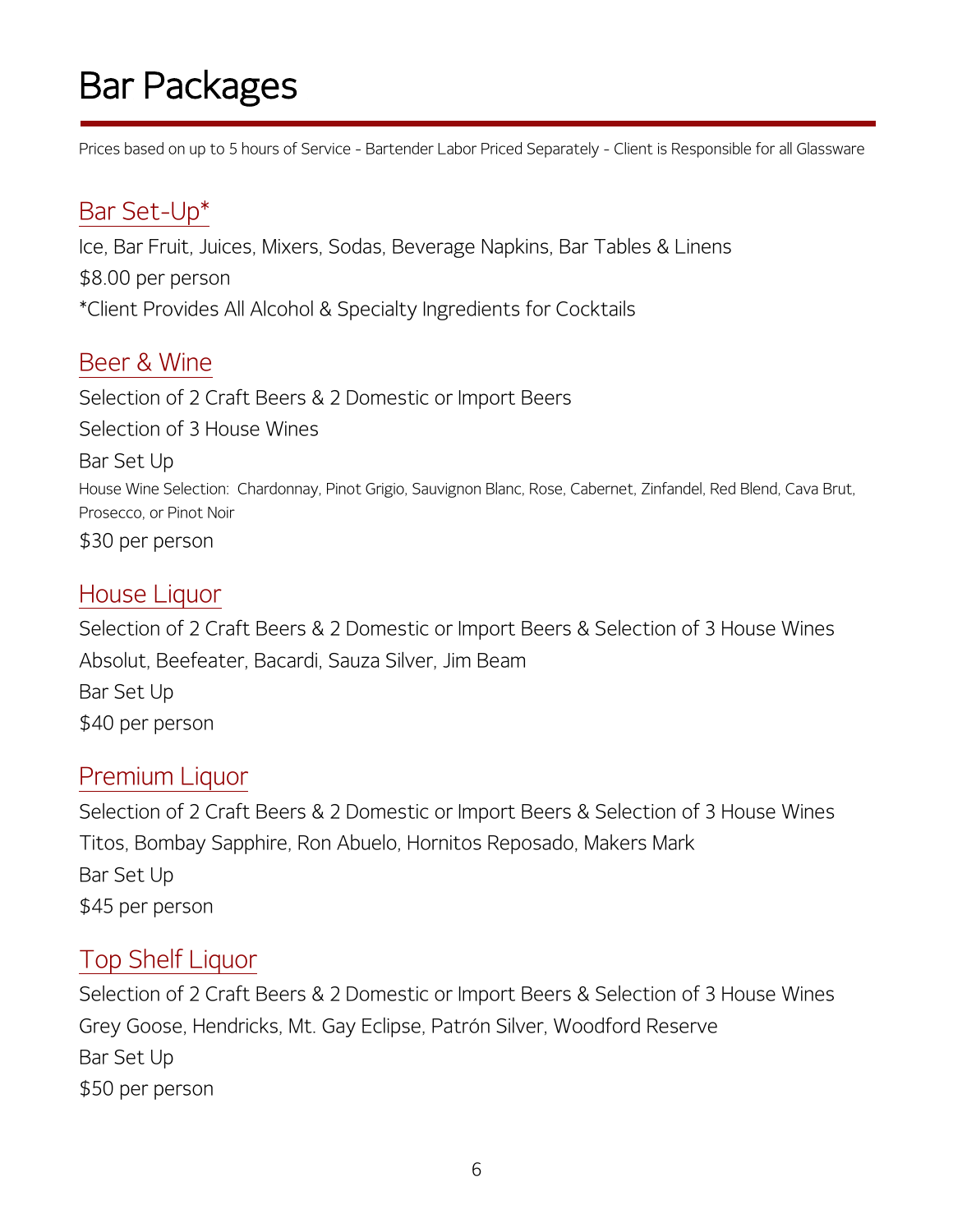# Frequently Asked Questions

#### What is included when I book an event with Red Sky Cafe?

We provide all necessary serving\* and food display equipment, food presentation, and bar tables with floor length white linens, and necessary staff members. \*On occasion, we may ask our Clients to rent additional equipment for specialty service or locations.

#### As the Client, what do I provide?

You provide all guest dining tables, chairs, table linens, including their set-up and breakdown. You are also responsible for providing china, glassware, and silverware. \*On occasion, we may ask our Clients to rent additional equipment for specialty service or locations.

#### What charges can I expect?

You will be responsible for all contracted food and beverage charges, tax of 7.75% on food and beverage, travel charges (if applicable), a 2.5% Administrative Fee based on the balance due before tax, and a labor charge. There are no hidden charges or fees that are not discussed with you up front.

#### Does the Labor Charge Include Gratuity?

The Labor charge is used to pay for our staff and specific costs associated with off-premise catering. The charge depends on the event's requirements and Employees required. Gratuity is not included.

#### What does the catering staff wear?

Our uniform is black slacks/dress/skirt, black shoes, and a black shirt.

### What are the deposit and payment schedules when I book an event?

A non-refundable deposit of \$1,000 is due upon execution of the catering agreement. Once the menu and pricing are agreed upon, a payment of 20% of the total balance is required. A payment of 50% of the estimated remaining balance is due 30 days prior to the event. Both your final guest guarantee and any remaining balance are due 7 days prior to the event.

### Do you cater in the 4 x 4 Areas north of Corolla & on the Southern Beaches (Hatteras)?

We gladly cater on the beaches north of Corolla or the southern beaches near Cape Hatteras. However, a flat fee of \$200 is charged to all events in order to cover transportation and additional labor charges.

### What if there is a hurricane?

All deposits and payments can be used toward a rescheduled event. Red Sky Cafe will work with each client to determine the appropriate process depending on the timeframes and costs associated with the event. We strongly recommend purchasing wedding insurance especially if you are scheduling your event during the hurricane season (June through November).